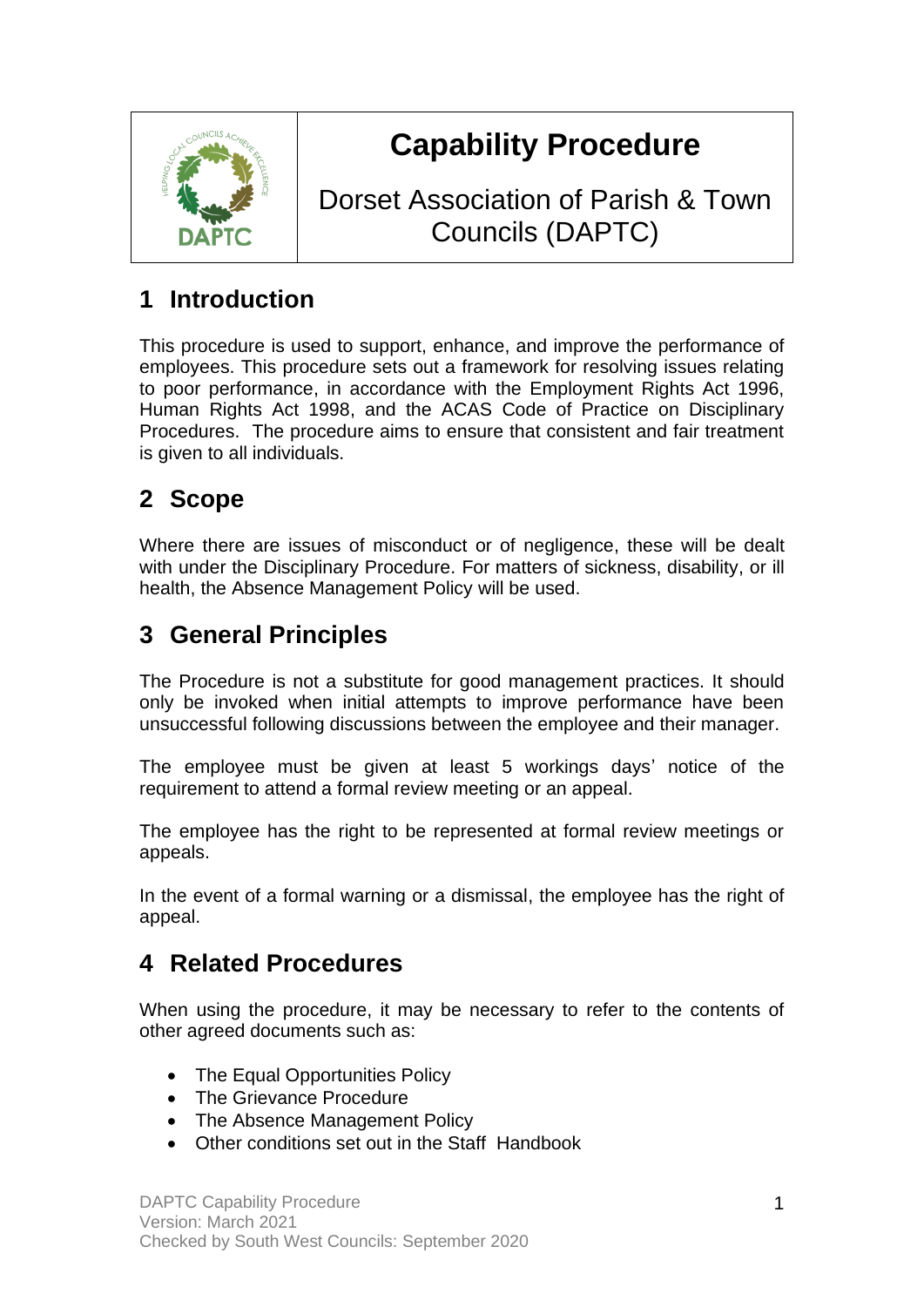### **5 Representation**

Employees have the right to representation at hearings and appeals relating to any stage of the formal procedure. This can be a trade union representative or a work colleague.

Representatives can take an active part in review meetings.

### **6 Action against a Trade Union Official**

In normal circumstances no action will be taken against an officer of a recognised Trade Union until the matter has been discussed with a full-time officer of that union.

### **7 The Informal Procedure**

The Chief Executive (or Chair of the Personnel Committee in relation to matters concerning the Chief Executive) should deal with minor issues of poor performance in the first instance.

A meeting with the employee to discuss poor performance should be arranged and any problems or areas for concern should be raised by the Chief Executive. Appropriate support and training should be offered to assist the individual towards meeting the required standards in the future. Realistic targets should be agreed with the individual and future expectations made clear by the Chief Executive. The Chief Executive will record the points discussed in the meeting and confirm this in writing to the employee along with the agreed plan to achieve acceptable levels of performance. A review meeting should be arranged within 2 months to assess whether the targets have been met and whether the performance is satisfactory.

In most cases, these meetings should provide sufficient guidance, support, and clarification of standards to rectify the situation.

However, the formal procedure will apply when:

- Previous informal advice or guidance has proved ineffective; or
- The performance is so poor that informal discussions are unlikely to help.

### **8 The Formal Review**

If informal discussions have proved unsuccessful in raising performance levels to the standards set by the Chief Executive then the formal procedure will be invoked. There are three stages to the formal procedure. The employee has the right of representation at each stage.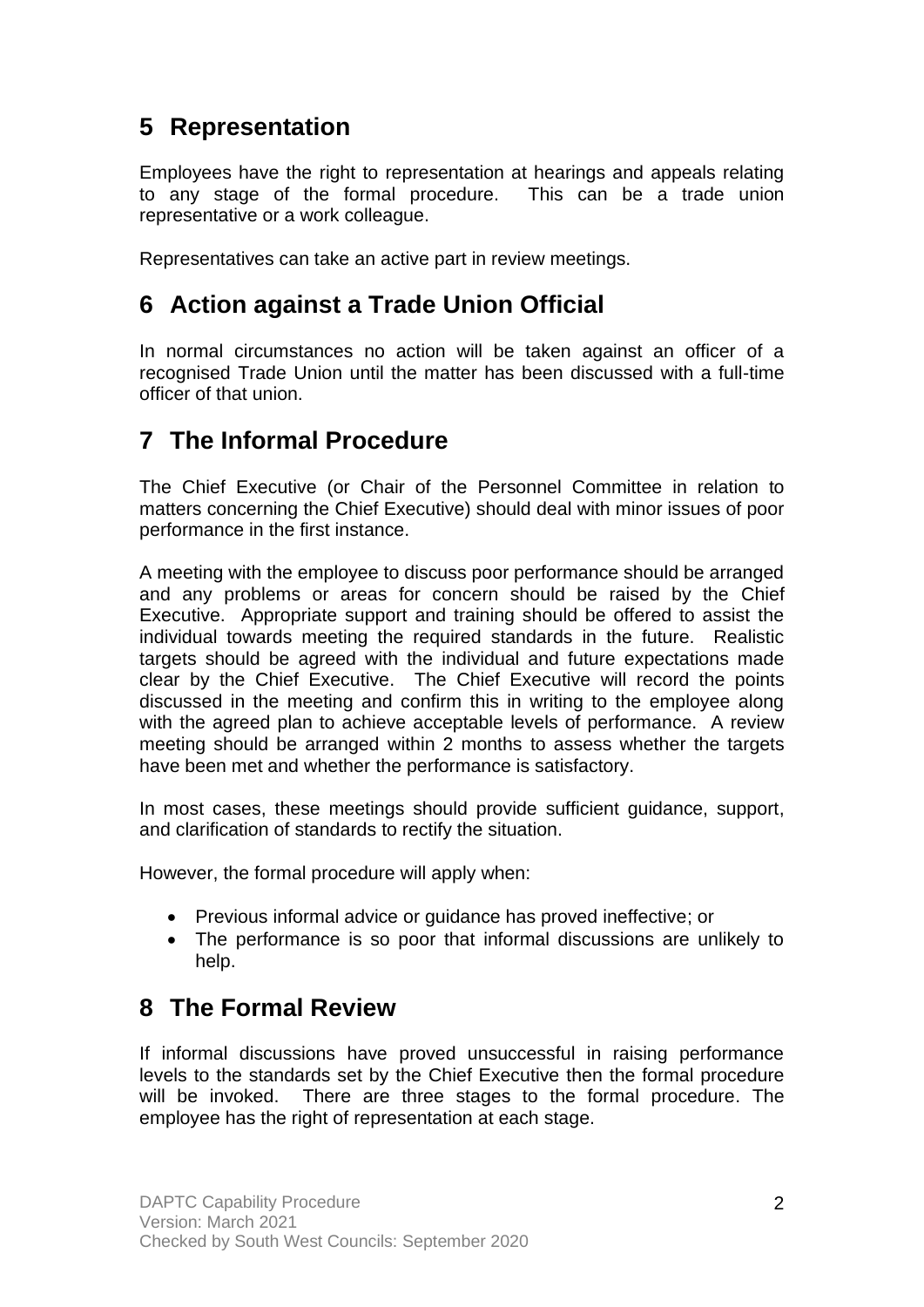During each stage, the employee's performance will be monitored closely. The method of doing this will be made clear to them at the conclusion of each review meeting.

#### **8.1 Stage 1: The Capability Review**

The Capability Review should build on the informal discussions. It should be sufficiently specific so that the employee knows exactly what it is about their performance that is unsatisfactory and how they can improve to the required standard. The Chief Executive (or Chair of the Personnel Committee, in relation to matters concerning the Chief Executive) will carry out the Review.

The review has four main purposes:

- 1. To allow the Chief Executive to discuss with the employee: (i) the standards of work required; (ii) what improvement is necessary; (iii) how the employee can be helped to achieve them; and (iv) how improvement will be assessed and the timescale which must be reasonable.
- 2. To allow the employee to: (i) obtain a clear understanding of what is expected of them; (ii) give an explanation or comment on their work; and (iii) give their views on how the problem can best be tackled.
- 3. To allow the Chief Executive and the employee to explore other options, such as: (i) additional instruction, training, or personal development activity; or referral to occupational health, which may involve alternative action under the Association's Absence Management Policy. Please refer to the Absence Management Policy.
- 4. To make clear to the employee: (i) the timescale for improvement; (ii) how and by whom their work will be monitored during the review period; and (iii) the consequences if their work does not improve or if improvement is not maintained.

Ideally, standards of performance should be agreed between the Chief Executive and employee. However, in the absence of such an agreement, the Chief Executive must satisfy himself or herself that any targets set are reasonable and non-discriminatory. If training has already been given then its effectiveness should be reviewed and any further training and support agreed.

If the Chief Executive is satisfied at the conclusion of the review meeting that there is a shortfall in performance, the employee will be issued with a formal warning and an action plan, including timescales, to achieve. It will also be made clear that failure to achieve the action plan will lead to the next stage of the formal procedure. The length of time given to improve will depend on the nature of the job and the performance gap but in normal circumstances it should not be more than 3 months. The Chief Executive should confirm the outcome of the meeting in writing to the individual within 5 working days.

### **8.2 Stage 2 – The Capability Review**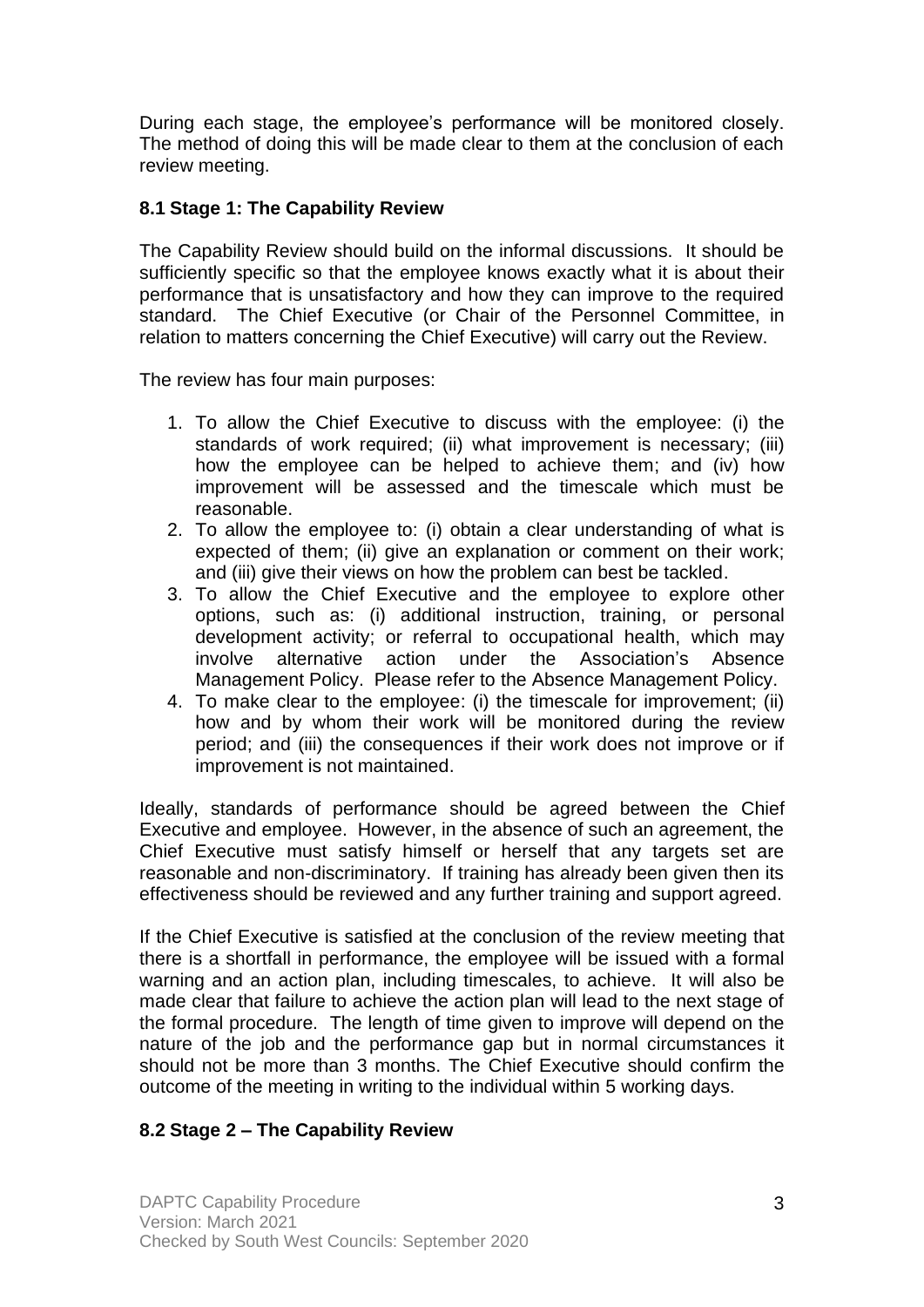If the employee fails to achieve the standards in the timescales set out in the action plan then Stage 2 of the procedure is invoked. This involves a further review based on the same structure as Stage 1.

Stage 2 of the Capability Review will be conducted by the Chief Executive (or Chair of the Personnel Committee, in relation to matters concerning the Chief Executive). If it is concluded that there is still a performance issue to be addressed, a further formal warning should be issued along with an action plan giving details of the standards of performance required and the timescales within which these must be achieved. The employee should be reminded that if the action plan is not achieved, then Stage 3 will be invoked. It needs to be made clear that Stage 3 may result in a decision to dismiss the employee. Again, the length of time given to improve will depend on the nature of the job and the performance gap but in normal circumstances should not be more than 3 months. A letter to confirm the outcome of the meeting should be sent to the employee within 5 working days, it should also explain the employee's right to appeal against any warning issued.

#### **8.3 Stage 3 – The Final Capability Review**

The Final Capability Review will be heard by three members of the Personnel Committee.

The Chief Executive who conducted Stages 1 and 2 should also be present to provide details of the previous review meetings and of the steps taken to encourage improvement in the employee's performance.

The employee will have the opportunity to respond and put forward any points they wish to be considered.

Consideration should be given to any alternatives to dismissal, such as redeployment or options of downgrading. However, this may not always be possible and will depend on each individual situation and the circumstances of the organisation.

The Panel must satisfy themselves that they have heard all of the relevant information and that the employee has been given sufficient opportunity to improve. If they consider that the employee's performance remains unsatisfactory, they must inform the employee that their employment is terminated on the grounds of capability or any alternatives to dismissal.

The employee's dismissal will be with notice or, if serving their notice period is not in the interests of the Association, they will receive pay in lieu of notice. The dismissal must be confirmed in writing within 5 working days, stating the reasons for it, and informing the employee of their right of appeal.

#### **8.4 Levels of Authority**

Guidance is given here on the appropriate levels of authority, although alternative arrangements may have to be made on occasion.